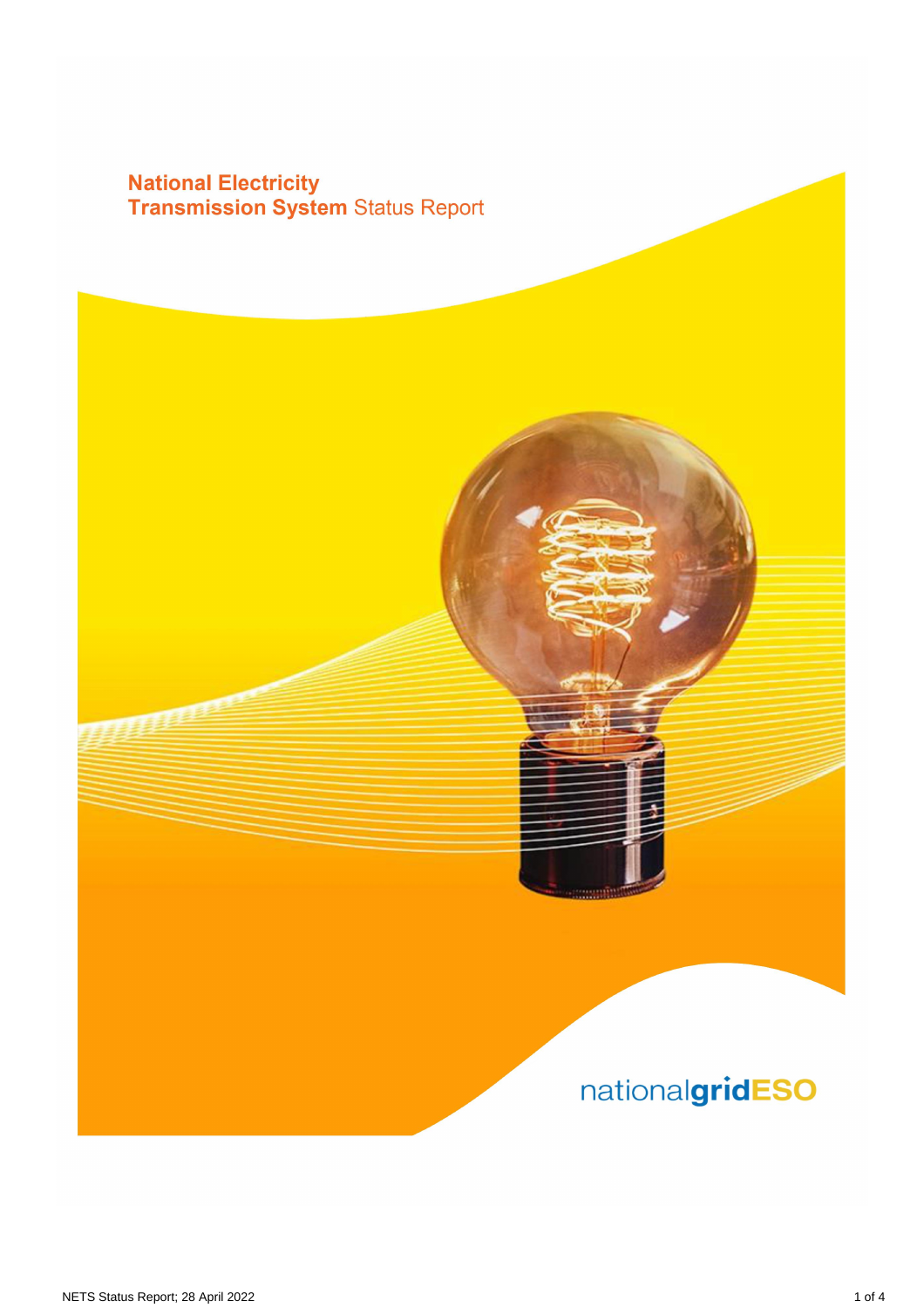## **National Electricity Transmission System Status Report Thursday 28 April 2022**

| Today's High Level Risk Status Forecast for the next 24h |  |                |  |
|----------------------------------------------------------|--|----------------|--|
| <b>General Status</b>                                    |  | Voltage        |  |
| Demand                                                   |  | System Inertia |  |
| <b>System Margins</b>                                    |  | Weather        |  |
| Generation                                               |  | Transmission   |  |
| <b>Active Constraints</b>                                |  |                |  |
| <b>System Warning</b>                                    |  |                |  |

| <b>Today's Minimum De-Rated Margin</b> | 3430 (SP 38) |         |
|----------------------------------------|--------------|---------|
| <b>Current BMU Largest Loss Risk</b>   | Generation   | 1500 MW |
|                                        | Demand       | 1050 MW |



| <b>Yesterday's Market Summary</b> |                           |  |
|-----------------------------------|---------------------------|--|
| <b>Cash Out Price (Max)</b>       | £268.95.00 (SP 19, 22     |  |
| <b>Cash Out Price (Min)</b>       | £80.00 (SP 26, 28, 30-31) |  |
| <b>Peak Demand Yesterday</b>      | 34.686 MW                 |  |
| <b>Minimum Demand</b>             | 21.237 MW                 |  |

**Interconnector**

| <b>Net Transfer Capacity (MWs)</b> |        |        |                        |
|------------------------------------|--------|--------|------------------------|
| Today                              | Import | Export | <b>Remarks</b>         |
| Netherlands (BritNed)              | 1016   | 1016   | <b>Fully Available</b> |
| France (IFA2)                      | 1014   | 1014   | <b>Fully Available</b> |
| <b>Belgium (Nemo)</b>              | 1020   | 1020   | <b>Fully Available</b> |
| <b>Ireland (EWIC)</b>              |        |        | Planned Outage         |
| Northern Ireland (MOYLE)           | 500    | 1500   | <b>Fully Available</b> |
| <b>NSL</b>                         | 706    | 706    | Partially Available    |
| <b>ElecLink</b>                    |        |        | Not yet commissioned   |
| <b>France IFA</b>                  |        |        | Planned Outage         |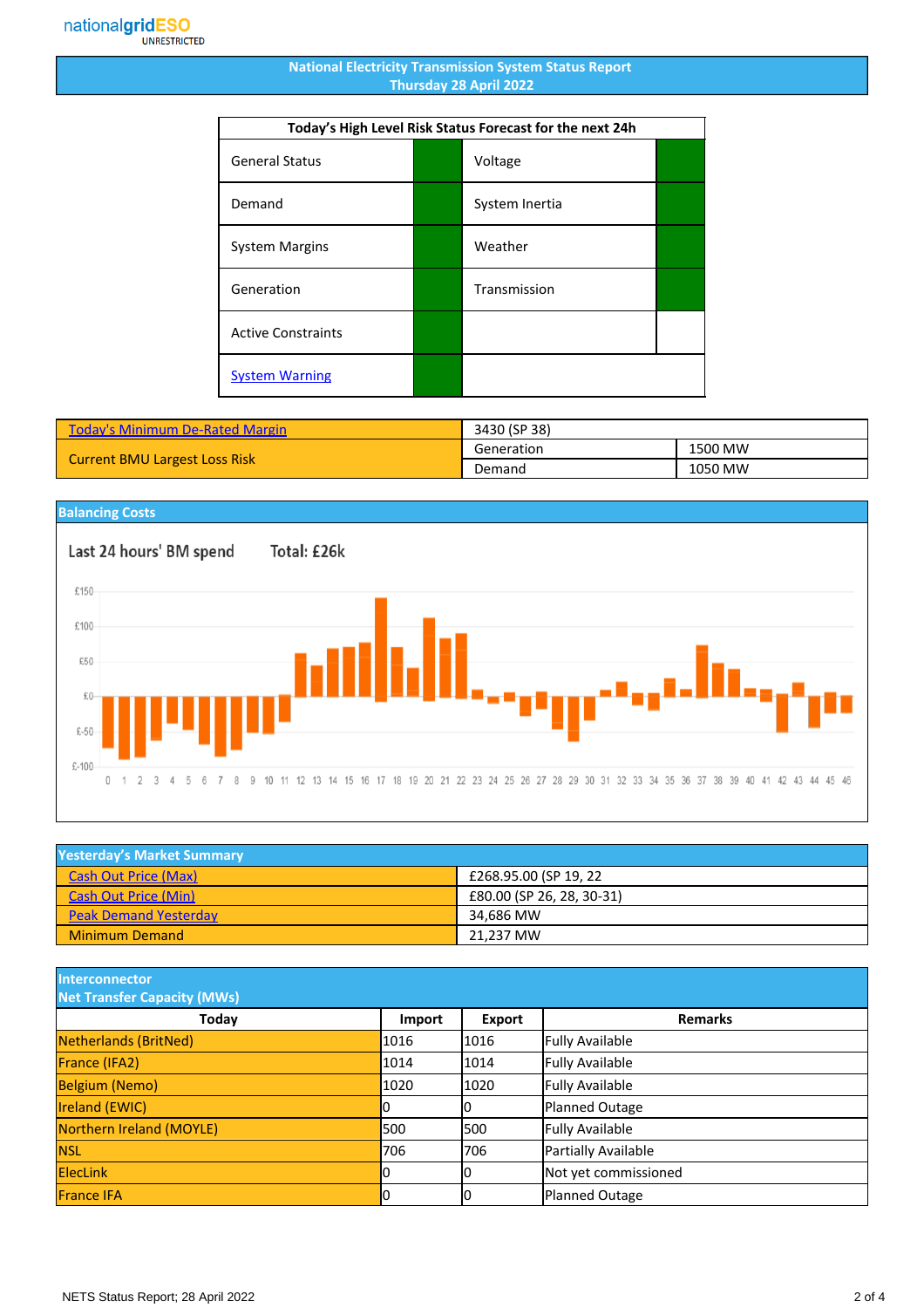

| <b>Weather</b>                                                                                       | <b>Source</b>                                                                                                        | <b>Commentary</b>                                                                                                                                                                                                                                                                                                                                                                                |
|------------------------------------------------------------------------------------------------------|----------------------------------------------------------------------------------------------------------------------|--------------------------------------------------------------------------------------------------------------------------------------------------------------------------------------------------------------------------------------------------------------------------------------------------------------------------------------------------------------------------------------------------|
| Latest forecast (Summary)                                                                            | <b>Met Office</b><br><b>SEPA</b><br><b>Natural</b><br><b>Resources</b><br><b>Wales</b>                               | Today:<br>Good deal of cloud across some central and eastern parts of England and in the far<br>north, with a few showers. Dry and fine elsewhere with good sunny spells.<br>Tonight:<br>A few showers far north, elsewhere dry with variable cloud and clear periods. Frost<br>under clearer skies, particularly over northern England and Northern Ireland,<br>perhaps with a few fog patches. |
| <b>General Weather Concerns</b><br>e.g. wind, rain, snow,<br>flooding, GB Weather<br><b>Warnings</b> | <b>Met Office</b><br>Weather<br><b>Warnings</b><br><b>SEPA</b><br><b>Natural</b><br><b>Resources</b><br><b>Wales</b> | UK Weather Warnings<br>No weather warnings are in force for the UK.<br><b>Flood Warnings</b><br><b>O</b> Flood Warnings and O Flood Alerts issued for England.<br>O Flood Warnings and O Flood Alerts issued for Scotland.<br>O Flood Warnings and O Flood Alerts issued for Wales.                                                                                                              |

 *Contains public sector information licensed under the Open Government Licence v1.0*